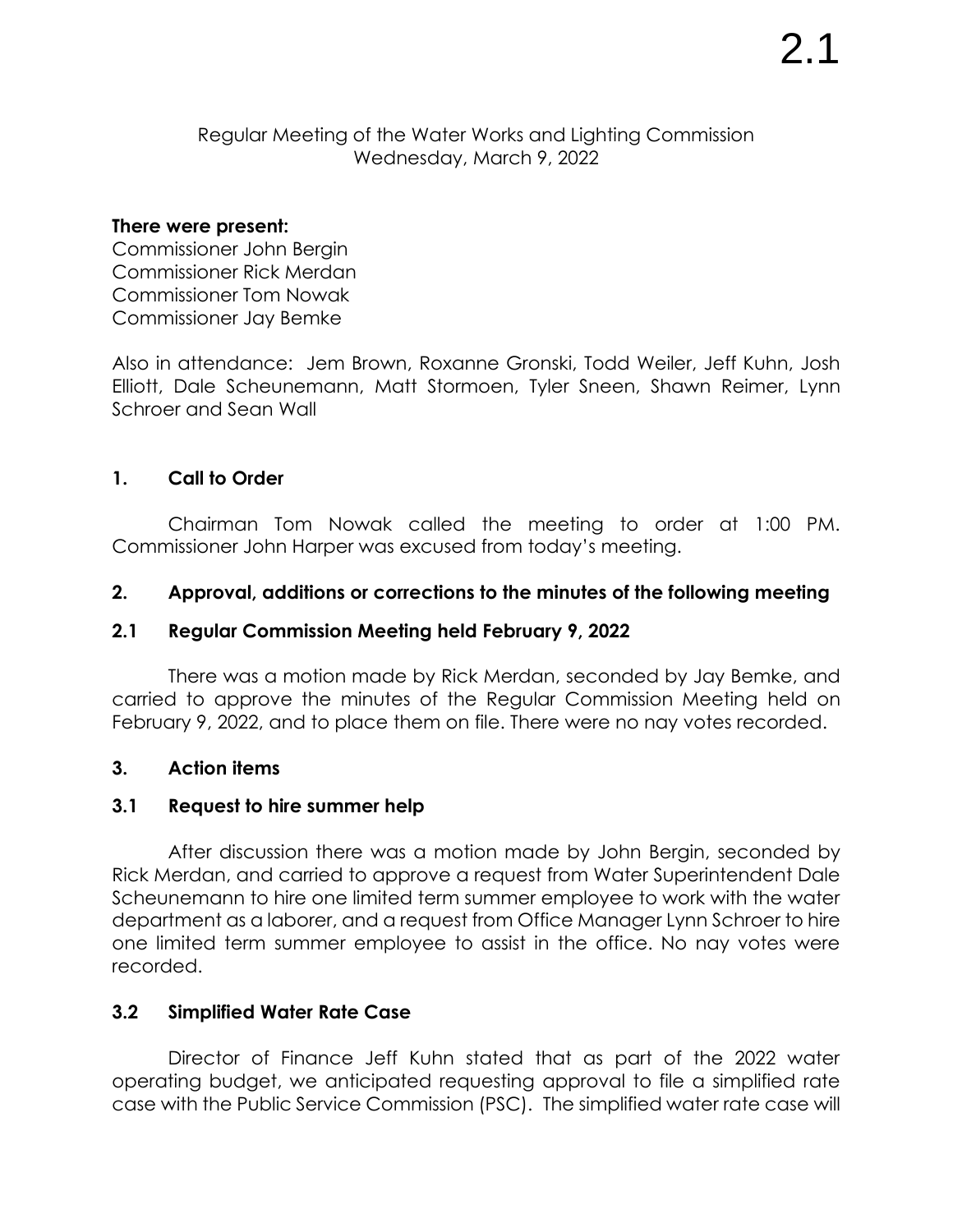raise monthly charges and volume charges by three percent across the board. This would equate to an additional \$1.13 per month for water service for a typical residential customer using six units of water per month. Based on the date the application will be filed with the PSC, the new rates would most likely be effective in May 2022.

There was a motion made by Rick Merdan, seconded by John Bergin, and carried to file a simplified water rate case with the Public Service Commission in the amount of three percent. No nay votes were recorded.

# **4.0 Department updates**

## **4.1 Safety Committee Report**

The commissioners reviewed the safety committee minutes and safety coordinator's monthly report. Sean Wall stated that the excavating and trenching program was reviewed and that training will most likely be taking place in April before the construction/trenching season starts.

## **4.2 Line Superintendent's Report**

This report was reviewed and Josh Elliott answered questions regarding the February after hour call-ins.

# **4.3 Water Department Operations Report**

This report was reviewed and February water projects were discussed. Dale Scheunemann answered questions regarding the water main breaks stating that it is not uncommon this time of year and is usually caused by the ground shifting due to freezing and thawing.

# **4.4 Customer Support Supervisor's Report**

This report was reviewed and current water disconnections were discussed.

# **4.5 Director of Finance's Report**

This report was reviewed and pole attachment projects and agreements were discussed.

### **4.6 Information System's Administrator's Report**

This report was reviewed and Matt Stormoen answered questions regarding February projects.